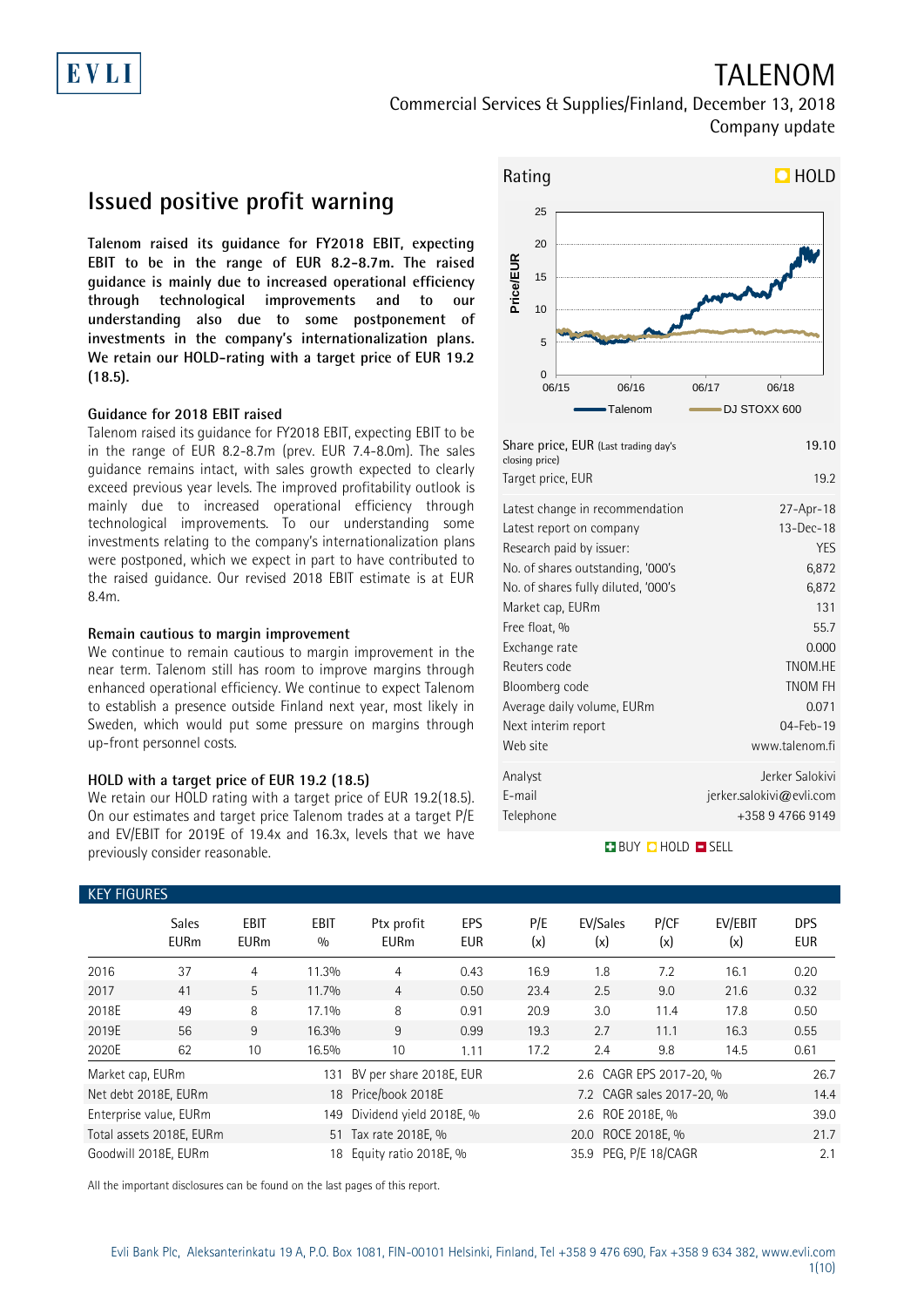| VALUATION RESULTS        | <b>BASE CASE DETAILS</b>   | VALUATION ASSUMPTIONS  | ASSUMPTIONS FOR WACC           |      |
|--------------------------|----------------------------|------------------------|--------------------------------|------|
| Current share price      | 19.10 PV of Free Cash Flow | 46 Long-term growth, % | 2.3 Risk-free interest rate, % | 2.25 |
| DCF share value          | 19.81 PV of Horizon value  | 110 WACC, %            | 7.4 Market risk premium, %     | 5.8  |
| Share price potential, % | 3.7 Unconsolidated equity  | 0 Spread, %            | 0.5 Debt risk premium, %       | 3.3  |
| Maximum value            | 22.5 Marketable securities | 5 Minimum WACC, %      | 6.9 Equity beta coefficient    | 0.80 |
| Minimum value            | 17.6 Debt - dividend       | -25 Maximum WACC, %    | 7.9 Target debt ratio, %       | 25   |
| Horizon value, %         | 70.6 Value of stock        | 136 Nr of shares, Mn   | 6.9 Effective tax rate, %      | 20   |

| DCF valuation, EURm       | 2017           | 2018E          | 2019E    | 2020E    | 2021E        | 2022E    | 2023E    | 2024E    | 2025E    | 2026E    | 2027E | Horizon |
|---------------------------|----------------|----------------|----------|----------|--------------|----------|----------|----------|----------|----------|-------|---------|
| Net sales                 | 41             | 49             | 56       | 62       | 68           | 73       | 78       | 83       | 87       | 91       | 93    | 95      |
| Sales growth, %           | 12.1           | 18.4           | 15.0     | 10.0     | 9.0          | 8.0      | 7.0      | 6.0      | 5.0      | 5.0      | 2.3   | 2.3     |
| Operating income (EBIT)   | 5              | 8              | 9        | 10       | 11           | 12       | 13       | 13       | 13       | 14       | 14    | 15      |
| EBIT margin, %            | 11.7           | 17.1           | 16.3     | 16.5     | 16.5         | 16.5     | 16.0     | 16.0     | 15.5     | 15.5     | 15.5  | 15.5    |
| + Depreciation+amort.     | 5              | 5              | 5        | 6        | 6            | 6        |          |          |          | 8        | 8     |         |
| - Income taxes            | $\Omega$       | $-1$           | $-2$     | $-2$     | $-2$         | $-2$     | $-3$     | $-3$     | $-3$     | $-3$     | $-3$  |         |
| - Change in NWC           |                | $\mathbf{0}$   | $-1$     | $-1$     | $-1$         | $-1$     | $-1$     | $-1$     | $\Omega$ | -1       | 0     |         |
| NWC / Sales, %            | $-7.0$         | $-5.0$         | $-2.8$   | $-1.5$   | $-0.4$       | 0.6      | 1.3      | 1.9      | 2.4      | 2.9      | 3.1   |         |
| + Change in other liabs   | $\Omega$       | $\mathbf 0$    | $\Omega$ | $\Omega$ | $\Omega$     | $\Omega$ | $\Omega$ | $\Omega$ | $\Omega$ | $\Omega$ |       |         |
| - Capital Expenditure     | $-7$           | $-9$           | $-9$     | -8       | -8           | $-10$    | $-9$     | -8       | $-8$     | -9       | $-9$  | $-9$    |
| Investments / Sales, %    | 17.9           | 18.4           | 15.2     | 13.4     | 12.4         | 13.3     | 11.1     | 10.2     | 9.6      | 10.4     | 9.5   | 9.5     |
| - Other items             | $\Omega$       | $\mathbf{0}$   | $\Omega$ | 0        | $\mathbf{0}$ | $\Omega$ | 0        | $\Omega$ | $\Omega$ | 0        | 0     |         |
| = Unlevered Free CF (FCF) | $\overline{2}$ | $\overline{2}$ | 3        | 5        | 6            | 5        | 8        | 9        | 9        | 9        | 10    | 209     |
| = Discounted FCF (DFCF)   |                | $\overline{2}$ | 3        | 4        | 5            | 4        | 5        | 6        | 6        | 5        | 6     | 110     |
|                           |                |                |          |          |              |          |          |          |          |          |       |         |
| = DFCF min WACC           |                | $\overline{2}$ | 3        | 4        | 5            | 4        | 5        | 6        | 6        | 5        | 6     | 127     |
| $=$ DFCF max WACC         |                | $\overline{2}$ | 3        | 4        | 5            | 4        | 5        | 6        | 5        | 5        | 5     | 96      |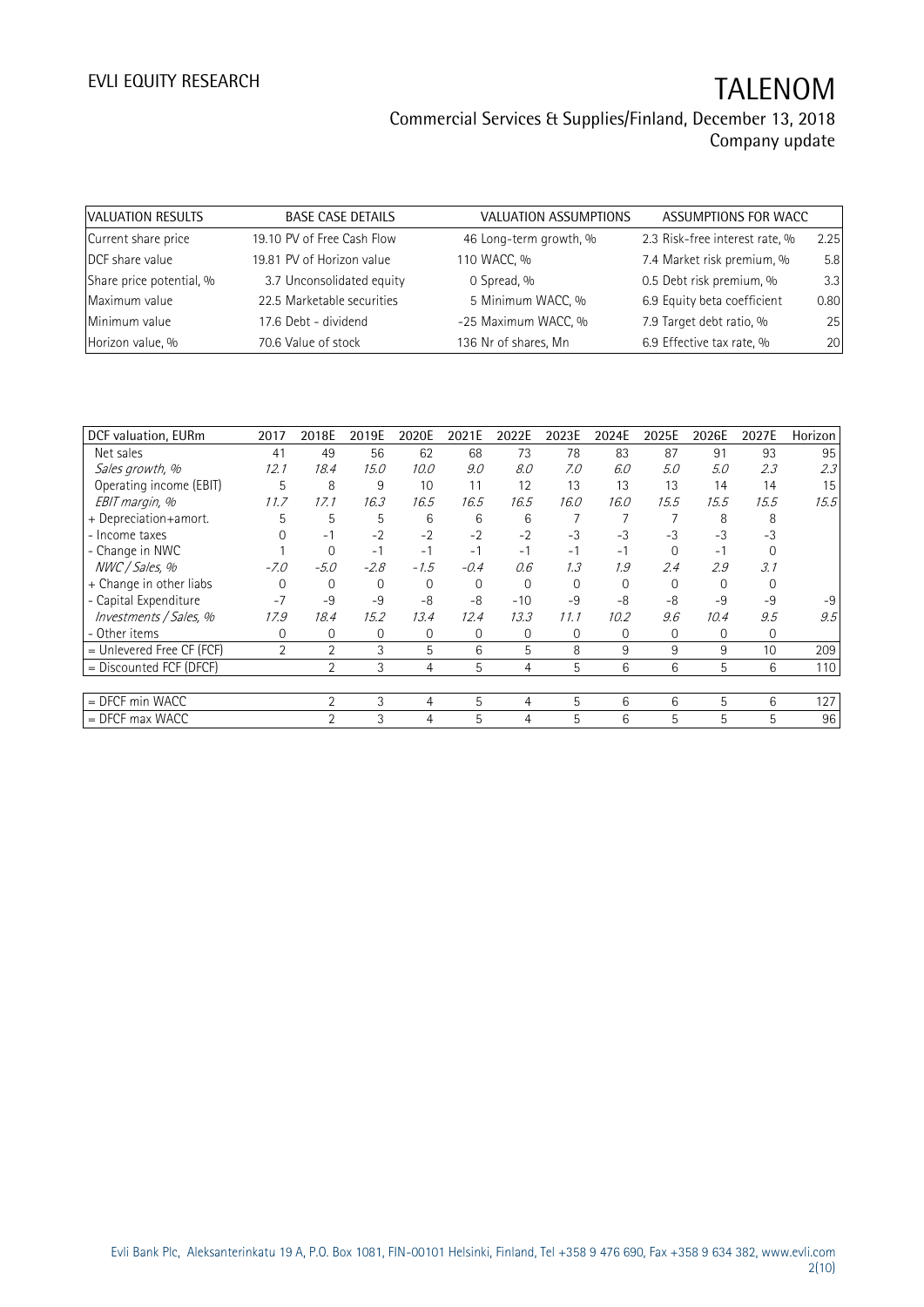| <b>INTERIM FIGURES</b>               |                |                |              |                |                |                |                |                |             |       |       |       |
|--------------------------------------|----------------|----------------|--------------|----------------|----------------|----------------|----------------|----------------|-------------|-------|-------|-------|
| EVLI ESTIMATES, EURm                 | 201701         | 201702         | 201703       | 201704         | 2017           | 2018Q1         | 201802         | 201803         | 2018Q4E     | 2018E | 2019E | 2020E |
| Net sales                            | 11             | 11             | 9            | 11             | 41             | 13             | 13             | 11             | 13          | 49    | 56    | 62    |
| EBITDA                               | 3              | $\overline{2}$ | 2            | $\overline{2}$ | 10             | $\overline{4}$ | $\overline{4}$ | 3              | 3           | 13    | 15    | 16    |
| EBITDA margin (%)                    | 26.5           | 21.7           | 20.6         | 22.7           | 23.0           | 29.3           | 30.8           | 27.4           | 20.4        | 26.9  | 25.8  | 26.0  |
| <b>EBIT</b>                          | $\overline{2}$ | $\overline{1}$ | $\mathbf{1}$ |                | 5              | 3              | 3              | $\overline{2}$ |             | 8     | 9     | 10    |
| EBIT margin (%)                      | 17.2           | 12.6           | 8.4          | 8.1            | 11.7           | 20.7           | 20.6           | 16.6           | 10.3        | 17.1  | 16.3  | 16.5  |
| Net financial items                  | $\Omega$       | $\mathbf 0$    | $\Omega$     | $\Omega$       | $-1$           | $\Omega$       | 0              | 0              | $\mathbf 0$ | $-1$  | $-1$  | $-1$  |
| Pre-tax profit                       | 2              |                |              |                | $\overline{4}$ | 2              | 2              | 2              |             | 8     | 9     | 10    |
| Tax                                  | 0              | $\mathbf 0$    | $\mathbf 0$  | $\mathbf 0$    | $-1$           | $\Omega$       | $-1$           | 0              | $\mathbf 0$ | $-2$  | $-2$  | $-2$  |
| Tax rate (%)                         | 19.9           | 20.4           | 24.6         | 18.4           | 20.5           | 19.9           | 20.6           | 19.3           | 20.0        | 20.0  | 20.0  | 20.0  |
| Net profit                           | $\mathbf{1}$   | $\overline{1}$ | $\mathbf 0$  |                | 3              | $\overline{2}$ | $\overline{2}$ |                |             | 6     | 7     | 8     |
| EPS                                  | 0.20           | 0.14           | 0.07         | 0.09           | 0.50           | 0.29           | 0.29           | 0.21           | 0.13        | 0.91  | 0.99  | 1.11  |
| EPS adjusted (diluted no. of shares) | 0.20           | 0.19           | 0.07         | 0.09           | 0.55           | 0.29           | 0.29           | 0.21           | 0.13        | 0.91  | 0.99  | 1.11  |
| Dividend per share                   | 0.00           | 0.00           | 0.00         | 0.00           | 0.32           | 0.00           | 0.00           | 0.00           | 0.00        | 0.50  | 0.55  | 0.61  |
| SALES, EURm                          |                |                |              |                |                |                |                |                |             |       |       |       |
| Talenom                              | 11             | 11             | 9            | 11             | 41             | 13             | 13             | 11             | 13          | 49    | 56    | 62    |
| Total                                | 11             | 11             | 9            | 11             | 41             | 13             | 13             | 11             | 13          | 49    | 56    | 62    |
| SALES GROWTH, Y/Y %                  |                |                |              |                |                |                |                |                |             |       |       |       |
| Talenom                              | 13.5           | 8.9            | 12.9         | 13.2           | 12.1           | 18.1           | 17.9           | 19.8           | 18.0        | 18.4  | 15.0  | 10.0  |
| <b>Total</b>                         | 13.5           | 8.9            | 12.9         | 13.2           | 12.1           | 18.1           | 17.9           | 19.8           | 18.0        | 18.4  | 15.0  | 10.0  |
| EBIT, EURm                           |                |                |              |                |                |                |                |                |             |       |       |       |
| Talenom                              | $\overline{2}$ | $\mathbf{1}$   | 1            |                | 5 <sub>1</sub> | 3              | 3              | $\overline{2}$ |             | 8     | 9     | 10    |
| Total                                | $\overline{2}$ | $\mathbf{1}$   | 1            |                | 5              | 3              | 3              | $\overline{2}$ |             | 8     | 9     | 10    |
| EBIT margin, %                       |                |                |              |                |                |                |                |                |             |       |       |       |
| Talenom                              | 17.2           | 12.6           | 8.4          | 8.1            | 11.7           | 20.7           | 20.6           | 16.6           | 10.3        | 17.1  | 16.3  | 16.5  |
| Total                                | 17.2           | 12.6           | 8.4          | 8.1            | 11.7           | 20.7           | 20.6           | 16.6           | 10.3        | 17.1  | 16.3  | 16.5  |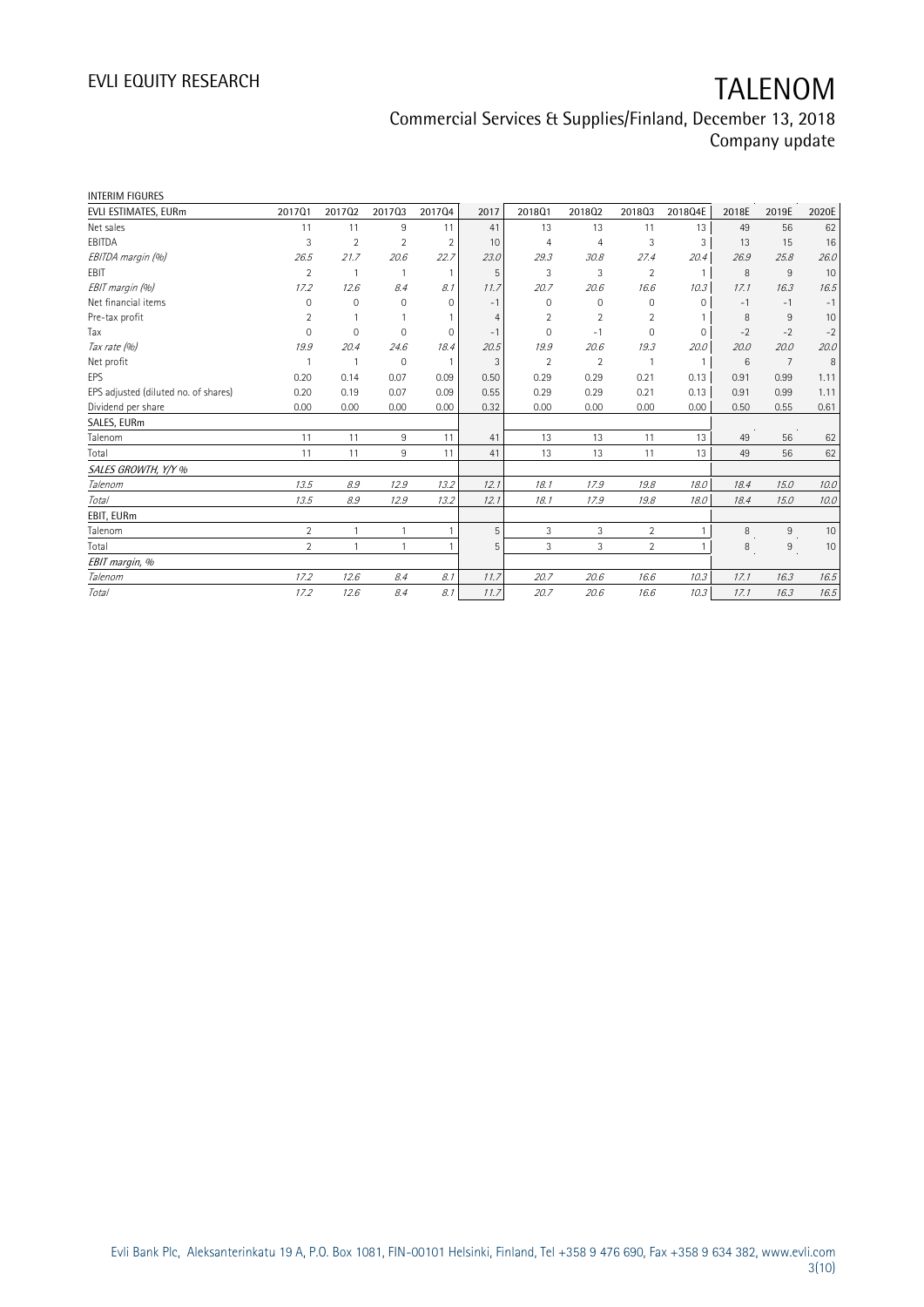| INCOME STATEMENT, EURm                   | 2013                                    | 2014           | 2015                | 2016           | 2017           | 2018E               | 2019E                       | 2020E          |
|------------------------------------------|-----------------------------------------|----------------|---------------------|----------------|----------------|---------------------|-----------------------------|----------------|
| Sales                                    | 26                                      | 30             | 33                  | 37             | 41             | 49                  | 56                          | 62             |
| Sales growth (%)                         | 0.0                                     | 14.0           | 11.6                | 12.0           | 12.1           | 18.4                | 15.0                        | 10.0           |
| Costs                                    | $-22$                                   | $-23$          | $-30$               | $-30$          | $-32$          | $-36$               | $-42$                       | $-46$          |
| Reported EBITDA                          | $\overline{4}$                          | 6              | 3                   | 7              | 10             | 13                  | 15                          | 16             |
| Extraordinary items in EBITDA            | $\mathbf 0$                             | $\mathbf 0$    | $\mathsf{O}\xspace$ | $\mathbf 0$    | $\mathbf 0$    | $\mathbf 0$         | $\mathbf 0$                 | $\mathbf 0$    |
| EBITDA margin (%)                        | 16.4                                    | 21.3           | 9.6                 | 18.5           | 23.0           | 26.9                | 25.8                        | 26.0           |
| Depreciation                             | $-3$                                    | $-3$           | $-2$                | $-3$           | $-5$           | $-5$                | $-5$                        | $-6$           |
| EBITA                                    | $\overline{2}$                          | 3              | $\mathbf{1}$        | $\overline{4}$ | 5              | 8                   | 9                           | 10             |
| Goodwill amortization / writedown        | $-1$                                    | $-2$           | $\mathsf{O}\xspace$ | 0              | $\mathbf 0$    | $\mathbf 0$         | 0                           | $\mathbf 0$    |
| Reported EBIT                            | $\mathsf{O}\xspace$                     | $\sqrt{2}$     | 1                   | 4              | 5              | 8                   | 9                           | 10             |
| EBIT margin (%)                          | 1.1                                     | 5.2            | 3.7                 | 11.3           | 11.7           | 17.1                | 16.3                        | 16.5           |
| Net financials                           | $-1$                                    | $-1$           | $-1$                | $-1$           | $-1$           | $-1$                | $-1$                        | $-1$           |
| Pre-tax profit                           | $-1$                                    | $\mathbf 0$    | $\mathbf 0$         | $\overline{4}$ | $\overline{4}$ | 8                   | 9                           | 10             |
| Extraordinary items                      | $\mathsf{O}\xspace$                     | $\mathbf 0$    | $\mathsf{O}\xspace$ | 0              | $\mathbf 0$    | $\mathbf 0$         | $\mathbf 0$                 | $\mathbf 0$    |
| Taxes                                    | $\mathsf{O}\xspace$                     | $\mathbf 0$    | $\mathsf{O}\xspace$ | $-1$           | $-1$           | $-2$                | $-2$                        | $-2$           |
| Minority shares                          | 0                                       | $\mathbf 0$    | 0                   | $\overline{0}$ | $\mathbb O$    | $\mathbb O$         | $\mathbb O$                 | $\mathbf 0$    |
| Net profit                               | $-1$                                    | $\mathbf 0$    | $\mathsf{O}\xspace$ | 3              | 3              | 6                   | 7                           | 8              |
| <b>BALANCE SHEET, EURm</b>               |                                         |                |                     |                |                |                     |                             |                |
| Assets                                   |                                         |                |                     |                |                |                     |                             |                |
| Fixed assets                             | $\,6$                                   | 10             | 11                  | 14             | 17             | 21                  | 24                          | 27             |
| % of sales                               | 23                                      | 33             | 34                  | 38             | 41             | 43                  | 43                          | 43             |
| Goodwill                                 | 20                                      | 19             | 18                  | 18             | 18             | 18                  | 18                          | 18             |
| % of sales                               | 78                                      | 63             | 56                  | 50             | 44             | 38                  | 33                          | 30             |
| Inventory                                | $\mathsf{O}\xspace$                     | $\mathbf 0$    | $\mathsf{O}\xspace$ | 0              | $\mathbf 0$    | $\mathbb O$         | $\mathbf 0$                 | $\mathbf 0$    |
| % of sales                               | 0                                       | 0              | 0                   | 0              | 0              | 0                   | 0                           | 0              |
| Receivables                              | $\overline{4}$                          | $\overline{4}$ | $\overline{4}$      | 5              | 5              | $6\,$               | $\overline{7}$              | 7              |
| % of sales                               | 14                                      | 15             | 13                  | 13             | 13             | 12                  | 12                          | 12             |
| Liquid funds                             | $\mathbf{1}$                            | $\sqrt{2}$     | 5                   | $\overline{4}$ | 5              | 5                   | 6                           | $\,6$          |
| % of sales                               | $\ensuremath{\mathcal{S}}$              | 5              | 16                  | 12             | 12             | 10                  | 10                          | 10             |
| Total assets                             | 31                                      | 34             | 40                  | 42             | 46             | 51                  | 55                          | 59             |
| Liabilities                              |                                         |                |                     |                |                |                     |                             |                |
| Equity                                   | $\mathbf{1}$                            | 1              | 9                   | 12             | 14             | 18                  | 22                          | 25             |
| % of sales                               | $\overline{2}$                          | $\overline{2}$ | 28                  | 32             | 34             | 37                  | 38                          | 41             |
| Deferred taxes                           | $\circ$                                 | $\mathbf 0$    | $\mathbb O$         | $\mathbf 0$    | $\mathbf{1}$   | $\mathbf{1}$        | 1                           | $\overline{1}$ |
| % of sales                               | 0                                       | 0              | 0                   | $\cal I$       | $\mathcal I$   | $\overline{2}$      | $\mathcal{L}_{\mathcal{L}}$ | $\overline{2}$ |
| Interest bearing debt                    | 24                                      | 26             | 24                  | 23             | 23             | 23                  | 24                          | 24             |
| % of sales                               | 91                                      | 86             | 71                  | 61             | 54             | 46                  | 43                          | 38             |
| Non-interest bearing current liabilities | $\mathbf{1}$                            | $\mathbf{1}$   | $\mathbf 0$         | 0              | $\mathbf 0$    | $\mathbf 0$         | $\mathbf 0$                 | $\mathbf 0$    |
| % of sales                               | $\ensuremath{\mathnormal{\mathcal{A}}}$ | 5              | 0                   | 0              | 0              | $\mathcal O$        | 0                           | 0              |
| Other interest free debt                 | 5                                       | $\overline{7}$ | $\overline{7}$      | 8              | 9              | 9                   | 9                           | 9              |
| % of sales                               | 20                                      | 23             | 21                  | 21             | 21             | 18                  | 16                          | 14             |
| Total liabilities                        | 31                                      | 34             | 40                  | 42             | 46             | 51                  | 55                          | 59             |
| CASH FLOW, EURm                          |                                         |                |                     |                |                |                     |                             |                |
| + EBITDA                                 | $\overline{4}$                          | $\,6\,$        | 3                   | $\overline{7}$ | 10             | 13                  | 15                          | 16             |
| - Net financial items                    | $-1$                                    | $-1$           | $-1$                | $-1$           | $-1$           | $-1$                | $-1$                        | $-1$           |
| - Taxes                                  | $\mathsf{O}\xspace$                     | $\mathbf 0$    | $-1$                | 0              | $\mathbf 0$    | $-1$                | $-2$                        | $^{\rm -2}$    |
| - Increase in Net Working Capital        | $\overline{2}$                          | $\mathbf 0$    | $\mathsf{O}\xspace$ | 0              | $\mathbf{1}$   | $\mathbb O$         | $-1$                        | $-1$           |
| $+/-$ Other                              | $-1$                                    | $\sqrt{2}$     | $\mathbf{1}$        | 1              | $\mathbf 0$    | $\mathbf 0$         | $\mathbf 0$                 | $\mathbf 0$    |
| = Cash flow from operations              | $\sqrt{3}$                              | $\overline{7}$ | 3                   | 7              | $9\,$          | 11                  | 11                          | 13             |
| - Capex                                  | $-30$                                   | $-7$           | $-3$                | -6             | $-7$           | $-9$                | $-9$                        | $-8$           |
| - Acquisitions                           | $\circ$                                 | $\mathbf 0$    | $\mathbf 0$         | 0              | $\mathbf 0$    | $\mathbb O$         | $\mathbf 0$                 | $\mathbf 0$    |
| + Divestments                            | $\mathsf{O}\xspace$                     | $\mathbf 0$    | $\mathbf 0$         | 0              | $\mathbf 0$    | $\mathbf 0$         | 0                           | $\mathbf 0$    |
| $=$ Net cash flow                        | $-26$                                   | $-2$           | $-1$                | 0              | 1              | $\sqrt{2}$          | 3                           | 5              |
| +/- Change in interest-bearing debt      | 24                                      | $\sqrt{2}$     | $-2$                | $-1$           | $\mathbf 0$    | $\mathsf{O}\xspace$ | 1                           | $\mathbf 0$    |
| +/- New issues/buybacks                  | $\overline{2}$                          | $\mathbf 0$    | 9                   | 0              | $\mathbf 0$    | $\mathbf 0$         | $\mathbf 0$                 | $\mathbf 0$    |
| - Paid dividend                          | $\mathsf{O}\xspace$                     | $\mathbf 0$    | $\mathbb O$         | $\mathbf 0$    | $-1$           | $-2$                | $-3$                        | $-4$           |
| +/- Change in loan receivables           | $\mathbf{1}$                            | $\mathbf 0$    | $-1$                | $\mathbf 0$    | $\mathbb O$    | $\mathbb O$         | $\boldsymbol{0}$            | $\mathbf 0$    |
| Change in cash                           | $\mathbf{1}$                            | $\mathbf{1}$   | 5                   | $-2$           | $\mathbf 0$    | $\mathsf{O}\xspace$ | $\mathbf{1}$                | $\mathbf{1}$   |
|                                          |                                         |                |                     |                |                |                     |                             |                |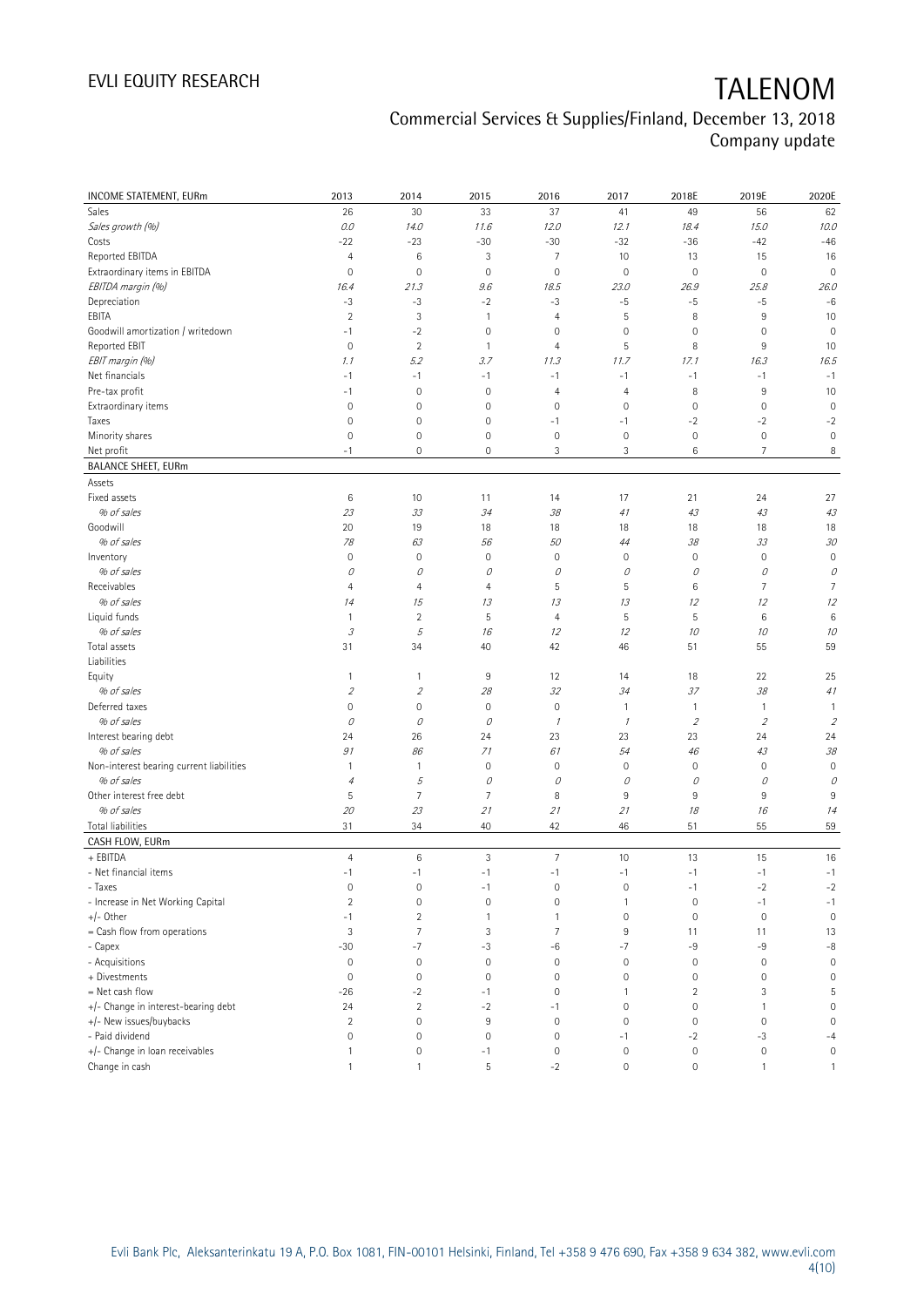| <b>KEY FIGURES</b>                  | 2014                | 2015         | 2016           | 2017           | 2018E           | 2019E  | 2020E  |
|-------------------------------------|---------------------|--------------|----------------|----------------|-----------------|--------|--------|
| М-сар                               | $\mathbf 0$         | 32           | 49             | 87             | 131             | 131    | 131    |
| Net debt                            | 24                  | 18           | 18             | 18             | 18              | 18     | 18     |
| Enterprise value                    | 24                  | 50           | 67             | 105            | 149             | 150    | 149    |
| Sales                               | 30                  | 33           | 37             | 41             | 49              | 56     | 62     |
| EBITDA                              | 6                   | 3            | 7              | 10             | 13              | 15     | 16     |
| EBIT                                | $\overline{2}$      | $\mathbf{1}$ | $\overline{4}$ | 5              | 8               | $9\,$  | 10     |
| Pre-tax                             | $\overline{0}$      | $\mathbf 0$  | $\overline{4}$ | $\overline{4}$ | 8               | 9      | 10     |
| Earnings                            | $\mathsf{O}\xspace$ | $\mathbf 0$  | 3              | 3              | $6\phantom{1}6$ | 7      | 8      |
| Book value                          | $\mathbf{1}$        | 9            | 12             | 14             | 18              | 22     | 25     |
| Valuation multiples                 |                     |              |                |                |                 |        |        |
| EV/sales                            | 0.8                 | 1.5          | 1.8            | 2.5            | 3.0             | 2.7    | 2.4    |
| EV/EBITDA                           | 3.8                 | 15.8         | 9.9            | 11.0           | 11.3            | 10.3   | 9.2    |
| EV/EBITA                            | 7.2                 | 41.1         | 16.1           | 21.6           | 17.8            | 16.3   | 14.5   |
| EV/EBIT                             | 15.5                | 41.1         | 16.1           | 21.6           | 17.8            | 16.3   | 14.5   |
| EV/operating cash flow              | 3.5                 | 17.7         | 9.8            | 10.8           | 13.0            | 12.6   | 11.1   |
| EV/cash earnings                    | 5.0                 | 41.1         | 10.8           | 12.2           | 13.0            | 12.3   | 11.0   |
| P/E                                 | 0.0                 | 400.0        | 16.9           | 23.4           | 20.9            | 19.3   | 17.2   |
| P/E excl. goodwill                  | 0.0                 | 400.0        | 16.9           | 23.4           | 20.9            | 19.3   | 17.2   |
| P/B                                 | 0.0                 | 3.4          | 4.2            | 6.2            | 7.2             | 6.1    | 5.2    |
| P/sales                             | 0.0                 | 1.0          | 1.3            | 2.1            | 2.7             | 2.3    | 2.1    |
| <b>P/CF</b>                         | 0.0                 | 11.3         | 7.2            | 9.0            | 11.4            | 11.1   | 9.8    |
| Target EV/EBIT                      | O.O                 | 0.0          | 0.0            | 0.0            | 17.9            | 16.3   | 14.6   |
| Target P/E                          | 0.0                 | 0.0          | 0.0            | 0.0            | 21.1            | 19.4   | 17.3   |
| Target P/B                          | O.O                 | 0.0          | 0.0            | 0.0            | 7.3             | 6.1    | 5.2    |
| Per share measures                  |                     |              |                |                |                 |        |        |
| Number of shares                    | 101                 | 6,084        | 6,807          | 6,812          | 6,872           | 6,872  | 6,872  |
| Number of shares (diluted)          | 101                 | 6,084        | 6,807          | 6,812          | 6,872           | 6,872  | 6,872  |
| EPS                                 | 0.30                | 0.01         | 0.43           | 0.50           | 0.91            | 0.99   | 1.11   |
| EPS excl. goodwill                  | 18.11               | 0.01         | 0.43           | 0.55           | 0.91            | 0.99   | 1.11   |
| Cash EPS                            | 47.51               | 0.20         | 0.91           | 1.27           | 1.67            | 1.77   | 1.97   |
| Operating cash flow per share       | 66.65               | 0.46         | 1.00           | 1.42           | 1.67            | 1.72   | 1.95   |
| Capital employed per share          | 243.67              | 4.52         | 4.39           | 4.63           | 5.21            | 5.80   | 6.25   |
| Book value per share                | 7.08                | 1.54         | 1.72           | 2.05           | 2.64            | 3.13   | 3.69   |
| Book value excl. goodwill           | $-175.81$           | $-1.49$      | $-0.99$        | $-0.66$        | $-0.04$         | 0.45   | 1.01   |
| Dividend per share                  | 0.00                | 0.07         | 0.20           | 0.32           | 0.50            | 0.55   | 0.61   |
| Dividend payout ratio, %            | 0.0                 | 532.3        | 46.9           | 63.9           | 54.8            | 55.5   | 55.0   |
| Dividend yield, %                   | 0.0                 | 1.3          | 2.8            | 2.5            | 2.6             | 2.9    | 3.2    |
| Efficiency measures                 |                     |              |                |                |                 |        |        |
| ROE                                 | 4.4                 | 1.6          | 27.5           | 26.6           | 39.0            | 34.3   | 32.5   |
| <b>ROCE</b>                         | 6.1                 | 4.1          | 12.5           | 13.7           | 21.7            | 21.3   | 21.6   |
| Financial ratios                    |                     |              |                |                |                 |        |        |
| Capex/sales, %                      | 23.3                | 9.4          | 15.5           | 17.9           | 18.4            | 15.2   | 13.4   |
| Capex/depreciation excl. goodwill,% | 234.3               | 163.2        | 217.0          | 159.1          | 186.4           | 159.4  | 140.8  |
| Net debt/EBITDA, book-weighted      | 3.8                 | 5.7          | 2.7            | 1.9            | 1.3             | 1.3    | 1.1    |
| Debt/equity, market-weighted        | 0.0                 | 0.7          | 0.5            | 0.3            | 0.2             | 0.2    | 0.2    |
| Equity ratio, book-weighted         | 2.1                 | 23.5         | 27.7           | 30.4           | 35.9            | 38.9   | 43.0   |
| Gearing                             | 33.42               | 1.93         | 1.55           | 1.26           | 0.97            | 0.85   | 0.69   |
| Number of employees, average        | 486                 | 588          | 542            | 613            | 660             | 687    | 721    |
| Sales per employee, EUR             | 60,856              | 56,116       | 68,186         | 67,571         | 74,315          | 82,103 | 86,055 |
| EBIT per employee, EUR              | 3,176               | 2,075        | 7,707          | 7,896          | 12,696          | 13,392 | 14,199 |
|                                     |                     |              |                |                |                 |        |        |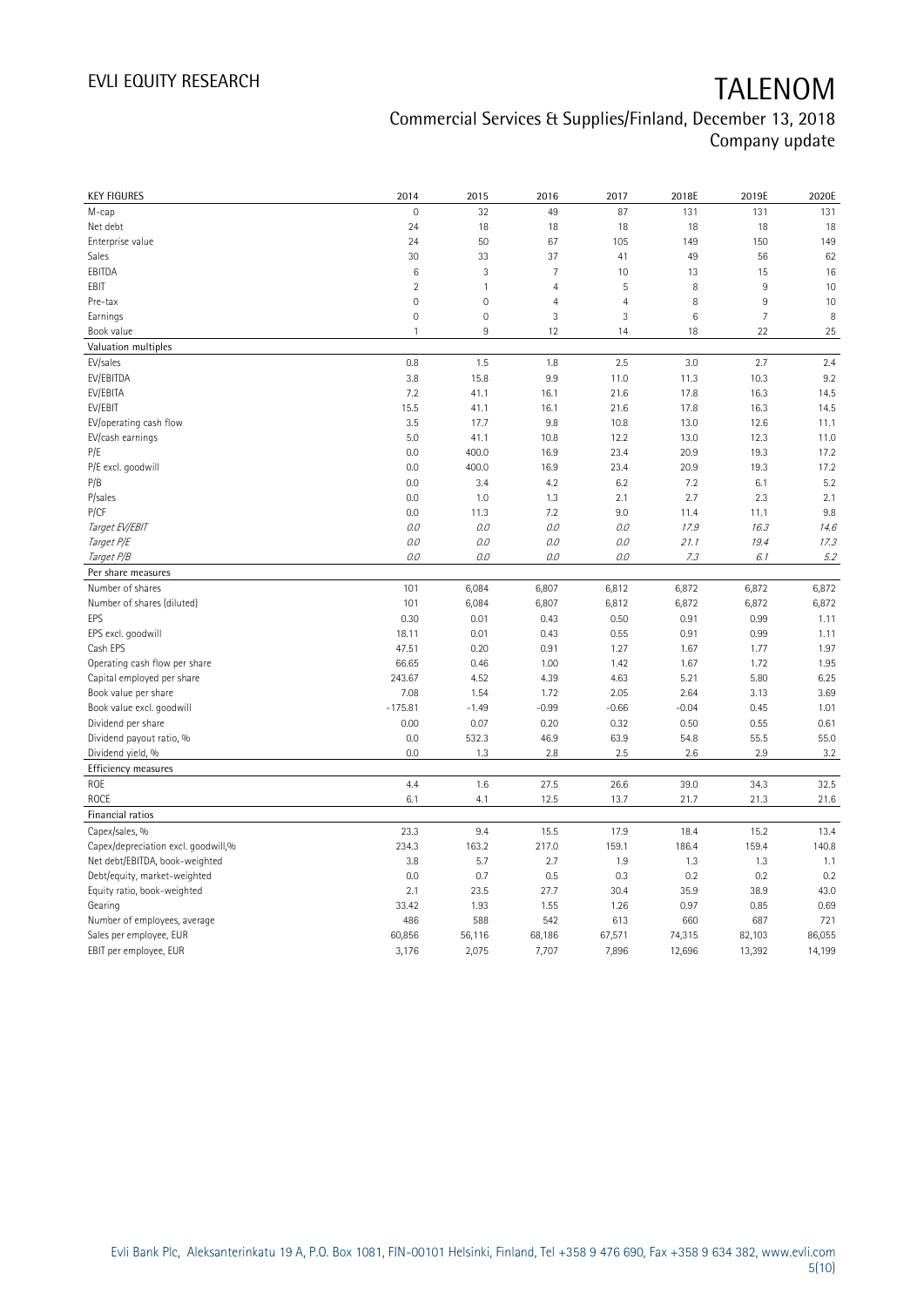# EVLI EQUITY RESEARCH **TALENOM** Commercial Services & Supplies/Finland, December 13, 2018 Company update

COMPANY DESCRIPTION: Talenom Oyj operates as an accounting company. The Company offers accounting, bookkeeping, taxation, and legal services, as well as invoicing, financial performance monitoring and management software, and payroll services.

### INVESTMENT CASE:

| <b>OWNERSHIP STRUCTURE</b>                      | <b>SHARES</b> | <b>EURm</b> | 0/0   |
|-------------------------------------------------|---------------|-------------|-------|
| Tahkola Harri                                   | 1,564,315     | 29.878      | 22.8% |
| Ilmarinen Mutual Pension Insurance Company      | 1,181,174     | 22.560      | 17.2% |
| Tahkola Markus                                  | 939,304       | 17.941      | 13.7% |
| Evli Finnish Small Cap fund                     | 402,000       | 7.678       | 5.8%  |
| Danske Invest Finnish Institutional Equity fund | 231,252       | 4.417       | 3.4%  |
| Skandinaviska Enskilda Banken (nominee reg.)    | 188,947       | 3.609       | 2.7%  |
| EQ Nordic Small Cap fund                        | 160,000       | 3.056       | 2.3%  |
| Danske Invest Finnish Small Cap fund            | 142,343       | 2.719       | 2.1%  |
| Aktia Nordic Micro Cap fund                     | 141,996       | 2.712       | 2.1%  |
| Siuruainen Mikko                                | 130,086       | 2.485       | 1.9%  |
| Ten largest                                     | 5,081,417     | 97.055      | 74%   |
| Residual                                        | 1,790,446     | 34.198      | 26%   |
| Total                                           | 6,871,863     | 131.253     | 100%  |

| <b>EARNINGS CALENDAR</b> |                 |
|--------------------------|-----------------|
| February 04, 2019        | FY 2018 Results |
| April 23, 2019           | Q1 report       |
| July 29, 2019            | Q2 report       |
| October 21, 2019         | Q3 report       |
| OTHER EVENTS             |                 |
|                          |                 |
|                          |                 |
|                          |                 |

| COMPANY MISCELLANEOUS |                                     |
|-----------------------|-------------------------------------|
| CEO: Jussi Paaso      | Töölönlahdenkatu 3B, 00100 Helsinki |
| CFO: Antti Aho        | Tel:                                |
| IR: Miikka Hätälä     |                                     |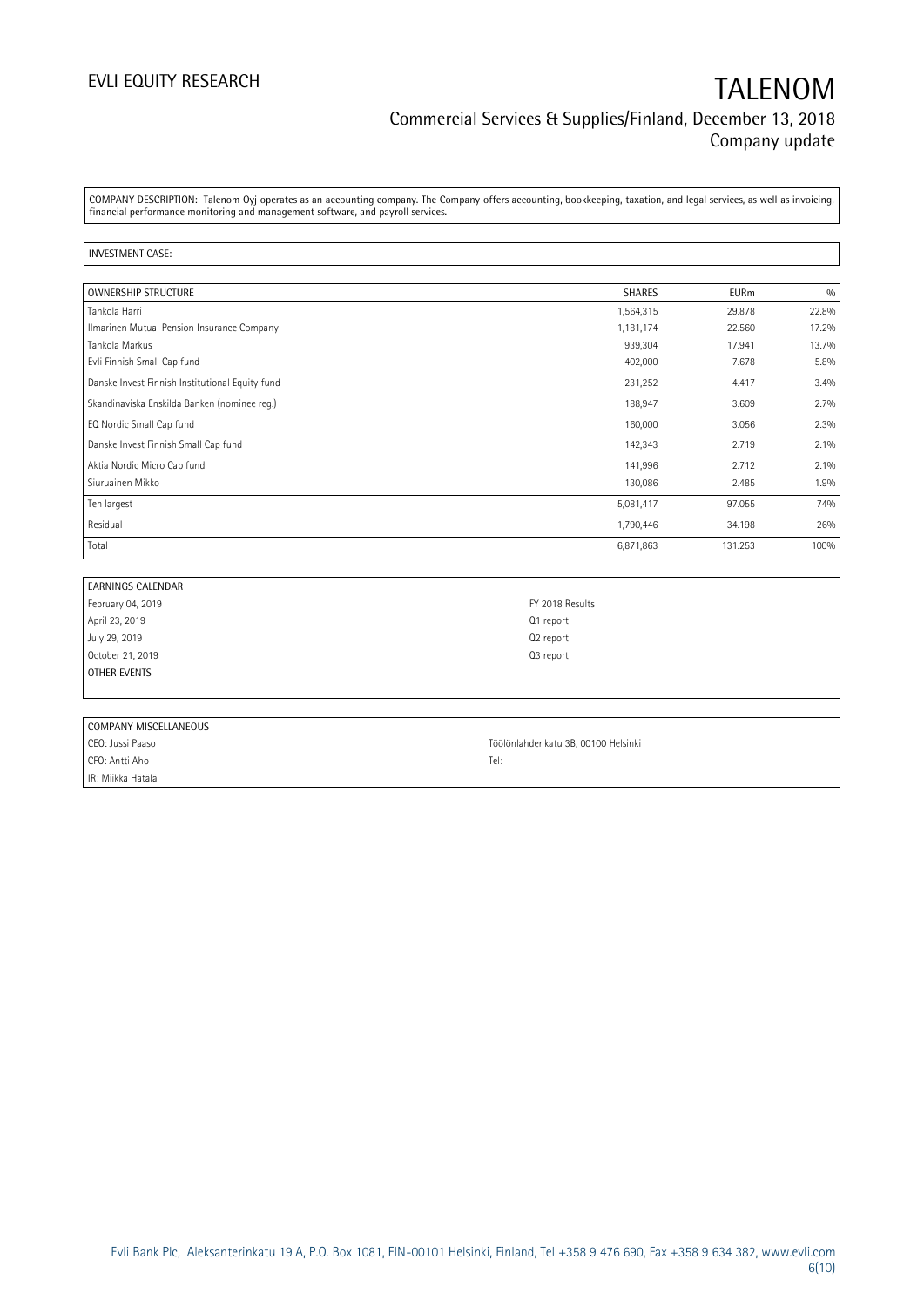# EVLI EQUITY RESEARCH **TALENOM** Commercial Services & Supplies/Finland, December 13, 2018 Company update

DEFINITIONS

| P/E                                                                              | EPS                                                          |
|----------------------------------------------------------------------------------|--------------------------------------------------------------|
| Price per share                                                                  | Profit before extraordinary items and taxes                  |
| Earnings per share                                                               |                                                              |
|                                                                                  | $-$ income taxes + minority interest                         |
|                                                                                  | Number of shares                                             |
| P/Sales                                                                          | <b>DPS</b>                                                   |
|                                                                                  | Dividend for the financial period per share                  |
| Market cap                                                                       |                                                              |
| <b>Sales</b>                                                                     |                                                              |
|                                                                                  |                                                              |
| P/BV                                                                             | <b>CEPS</b>                                                  |
| Price per share                                                                  | Gross cash flow from operations                              |
| Shareholders' equity + taxed provisionsper share                                 | Number of shares                                             |
|                                                                                  |                                                              |
| P/CF                                                                             | EV/Share                                                     |
| Price per share                                                                  | Enterprise value                                             |
| Operating cash flow per share                                                    | Number of shares                                             |
|                                                                                  |                                                              |
| EV (Enterprise value)                                                            | Sales/Share                                                  |
| Market cap + net debt + minority interest at market value                        | <b>Sales</b>                                                 |
| - share of associated companies at market value                                  | Number of shares                                             |
|                                                                                  |                                                              |
| Net debt                                                                         | EBITDA/Share                                                 |
| Interest bearing debt - financial assets                                         | Earnings before interest, tax, depreciation and amortisation |
|                                                                                  | Number of shares                                             |
|                                                                                  |                                                              |
| EV/Sales                                                                         | EBIT/Share                                                   |
| Enterprise value                                                                 | Operating profit                                             |
| Sales                                                                            | Number of shares                                             |
|                                                                                  |                                                              |
| EV/EBITDA                                                                        | EAFI/Share                                                   |
| Enterprise value                                                                 | Pretax profit                                                |
| Earnings before interest, tax, depreciation and amortisation                     | Number of shares                                             |
|                                                                                  |                                                              |
| EV/EBIT                                                                          | Capital employed/Share                                       |
| Enterprise value                                                                 | Total assets - non interest bearing debt                     |
| Operating profit                                                                 | Number of shares                                             |
|                                                                                  |                                                              |
| Div yield, %                                                                     | Total assets                                                 |
| Dividend per share                                                               | Balance sheet total                                          |
| Price per share                                                                  |                                                              |
|                                                                                  |                                                              |
| Payout ratio, %                                                                  | Interest coverage (x)                                        |
| <b>Total dividends</b>                                                           | Operating profit                                             |
| Earnings before extraordinary items and taxes - income taxes + minority interest |                                                              |
|                                                                                  | Financial items                                              |
| Net cash/Share                                                                   | Asset turnover (x)                                           |
|                                                                                  | Turnover                                                     |
| Financial assets $-$ interest bearing debt                                       |                                                              |
| Number of shares                                                                 | Balance sheet total (average)                                |
|                                                                                  |                                                              |
| ROA, %                                                                           | Debt/Equity, %                                               |
| Operating profit $+$ financial income $+$ extraordinary items                    | Interest bearing debt                                        |
| Balance sheet total - interest free short term debt                              | Shareholders' equity + minority interest + taxed provisions  |
| - long term advances received and accounts payable (average)                     |                                                              |
|                                                                                  |                                                              |
| ROCE, %                                                                          | Equity ratio, %                                              |
| Profit before extraordinary items + interest expenses + other financial costs    | Shareholders' equity + minority interest + taxed provisions  |
| Balance sheet total - noninterest bearing debt (average)                         | Total assets - interest free loans                           |
|                                                                                  |                                                              |
| ROE, %                                                                           | CAGR, %                                                      |
| Profit before extraordinary items and taxes - income taxes                       | Cumulative annual growth rate $=$ Average growth per year    |
| Shareholders' equity + minority interest + taxed provisions (average)            |                                                              |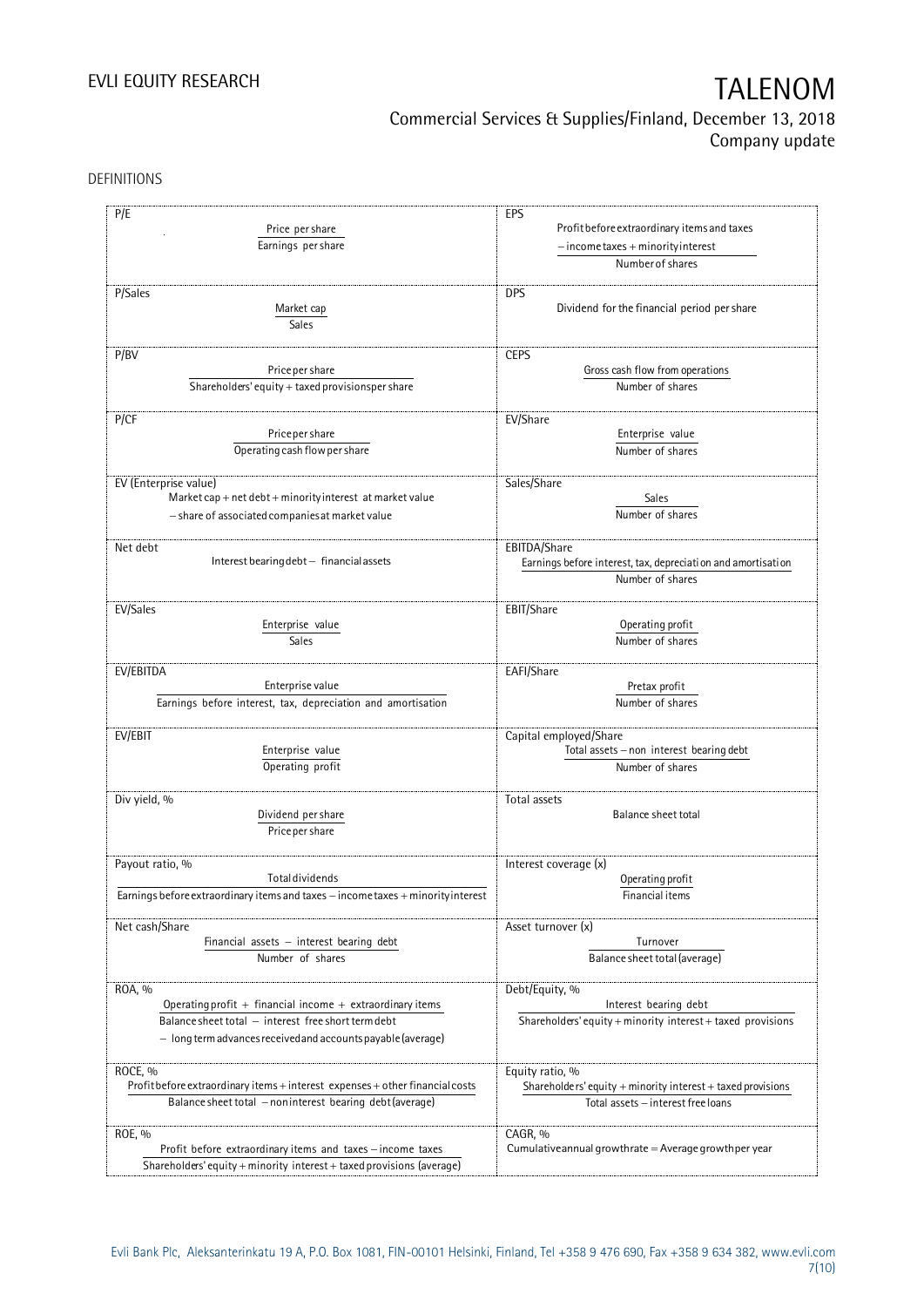## EVLI EQUITY RESEARCH TALENOMENT CONTROLLED TALENOM

# Commercial Services & Supplies/Finland, December 13, 2018 Company update

| Important Disclosures                                                                                                                                                                                                                                                                                                                                                                                                                                                                                                                                                                                                                                                                                                                                                                                                                                                                                                                                                                                                                       |                            |     |  |  |
|---------------------------------------------------------------------------------------------------------------------------------------------------------------------------------------------------------------------------------------------------------------------------------------------------------------------------------------------------------------------------------------------------------------------------------------------------------------------------------------------------------------------------------------------------------------------------------------------------------------------------------------------------------------------------------------------------------------------------------------------------------------------------------------------------------------------------------------------------------------------------------------------------------------------------------------------------------------------------------------------------------------------------------------------|----------------------------|-----|--|--|
| Evli Research Partners Plc ("ERP") uses 12-month target prices. Target prices are defined by utilizing analytical techniques based on financial theory<br>including (but not limited to) discounted cash flow analysis and comparative valuation. The selection of valuation methods depends on different<br>circumstances. Target prices may be altered on the basis of new information coming to light in the underlying company or changes in interest rates,<br>changes in foreign exchange rates, other securities prices or market indices or outlook for the aforementioned factors or other factors that may change the<br>conditions of financial markets. Recommendations and changes by analysts are available at<br>https://research.evli.com/JasperAllModels.action?authParam=key;461&tauthParam=x;G3rNaqWrtf7K&tauthType=3<br>Detailed information about the valuation or methodology and the underlying assumptions is accessible via ERP:<br>http://research.evli.com<br>Investment recommendations are defined as follows: |                            |     |  |  |
| Target price compared to share price                                                                                                                                                                                                                                                                                                                                                                                                                                                                                                                                                                                                                                                                                                                                                                                                                                                                                                                                                                                                        | Recommendation             |     |  |  |
| $< -10\%$<br>$-10 - (+10)$ %                                                                                                                                                                                                                                                                                                                                                                                                                                                                                                                                                                                                                                                                                                                                                                                                                                                                                                                                                                                                                | <b>SELL</b><br><b>HOLD</b> |     |  |  |
| $> 10\%$                                                                                                                                                                                                                                                                                                                                                                                                                                                                                                                                                                                                                                                                                                                                                                                                                                                                                                                                                                                                                                    | <b>BUY</b>                 |     |  |  |
| ERP's investment recommendation of the analyzed company is in general updated $2 - 4$ per year.                                                                                                                                                                                                                                                                                                                                                                                                                                                                                                                                                                                                                                                                                                                                                                                                                                                                                                                                             |                            |     |  |  |
|                                                                                                                                                                                                                                                                                                                                                                                                                                                                                                                                                                                                                                                                                                                                                                                                                                                                                                                                                                                                                                             |                            |     |  |  |
| 60%                                                                                                                                                                                                                                                                                                                                                                                                                                                                                                                                                                                                                                                                                                                                                                                                                                                                                                                                                                                                                                         |                            | 56% |  |  |
|                                                                                                                                                                                                                                                                                                                                                                                                                                                                                                                                                                                                                                                                                                                                                                                                                                                                                                                                                                                                                                             |                            |     |  |  |
| 50%                                                                                                                                                                                                                                                                                                                                                                                                                                                                                                                                                                                                                                                                                                                                                                                                                                                                                                                                                                                                                                         |                            |     |  |  |
| 40%                                                                                                                                                                                                                                                                                                                                                                                                                                                                                                                                                                                                                                                                                                                                                                                                                                                                                                                                                                                                                                         |                            |     |  |  |
|                                                                                                                                                                                                                                                                                                                                                                                                                                                                                                                                                                                                                                                                                                                                                                                                                                                                                                                                                                                                                                             | 33%                        |     |  |  |
| 30%                                                                                                                                                                                                                                                                                                                                                                                                                                                                                                                                                                                                                                                                                                                                                                                                                                                                                                                                                                                                                                         |                            |     |  |  |
|                                                                                                                                                                                                                                                                                                                                                                                                                                                                                                                                                                                                                                                                                                                                                                                                                                                                                                                                                                                                                                             |                            |     |  |  |
| 20%                                                                                                                                                                                                                                                                                                                                                                                                                                                                                                                                                                                                                                                                                                                                                                                                                                                                                                                                                                                                                                         |                            |     |  |  |
| 10%                                                                                                                                                                                                                                                                                                                                                                                                                                                                                                                                                                                                                                                                                                                                                                                                                                                                                                                                                                                                                                         |                            |     |  |  |
| 10%                                                                                                                                                                                                                                                                                                                                                                                                                                                                                                                                                                                                                                                                                                                                                                                                                                                                                                                                                                                                                                         |                            |     |  |  |
|                                                                                                                                                                                                                                                                                                                                                                                                                                                                                                                                                                                                                                                                                                                                                                                                                                                                                                                                                                                                                                             |                            |     |  |  |
| 0%<br>Sell                                                                                                                                                                                                                                                                                                                                                                                                                                                                                                                                                                                                                                                                                                                                                                                                                                                                                                                                                                                                                                  | Hold                       | Buy |  |  |
|                                                                                                                                                                                                                                                                                                                                                                                                                                                                                                                                                                                                                                                                                                                                                                                                                                                                                                                                                                                                                                             |                            |     |  |  |
| The graph above shows the distribution of ERP's recommendations of companies under coverage in 16th of April 2018. If recommendation is not given, it is<br>not mentioned here.                                                                                                                                                                                                                                                                                                                                                                                                                                                                                                                                                                                                                                                                                                                                                                                                                                                             |                            |     |  |  |
|                                                                                                                                                                                                                                                                                                                                                                                                                                                                                                                                                                                                                                                                                                                                                                                                                                                                                                                                                                                                                                             |                            |     |  |  |

### Name(s) of the analyst(s): Salokivi

This research report has been prepared by Evli Research Partners Plc ("ERP" or "Evli Research"). ERP is a subsidiary of Evli Bank Plc. Production of the investment recommendation has been concluded on 13.12.2018, 8:45. This report has been published on 13.12.2018, 9:00.

None of the analysts contributing to this report, persons under their guardianship or corporations under their control have a position in the shares of the company or related securities.

The date and time for any price of financial instruments mentioned in the recommendation refer to the previous trading day's closing price(s) unless otherwise stated in the report.

Each analyst responsible for the content of this report assures that the expressed views accurately reflect the personal views of each analyst on the covered companies and securities. Each analyst assures that (s)he has not been, nor are or will be, receiving direct or indirect compensation related to the specific recommendations or views contained in this report.

Companies in the Evli Group, affiliates or staff of companies in the Evli Group, may perform services for, solicit business from, hold long or short positions in, or otherwise be interested in the investments (including derivatives) of any company mentioned in the publication or report.

Neither ERP nor any company within the Evli Group have managed or co-managed a public offering of the company's securities during the last 12 months prior to, received compensation for investment banking services from the company during the last 12 months prior to the publication of the research report.

ERP may pursue an assignment from the issuer(s) of the financial instruments mentioned in the recommendation or this report. These assignments may have a limited economic or financial impact on ERP and/or Evli. Under such assignments ERP may perform services including, but not limited to, arranging investor meetings or –events, investor relations communication advisory and production of research material.

ERP has signed an agreement with the issuer of the financial instruments mentioned in the recommendation, which includes production of research reports. This assignment has a limited economic and financial impact on ERP and/or Evli. Under the assignment ERP performs services including, but not limited to, arranging investor meetings or –events, investor relations communication advisory and production of research material.

ERP or another company within the Evli Group does not have an agreement with the company to perform market making services.

For the prevention and avoidance of conflicts of interests with respect to this report, there is an information barrier (Chinese wall) between Investment Research and Corporate Finance units concerning unpublished investment banking services to the company. The remuneration of the analyst(s) is not tied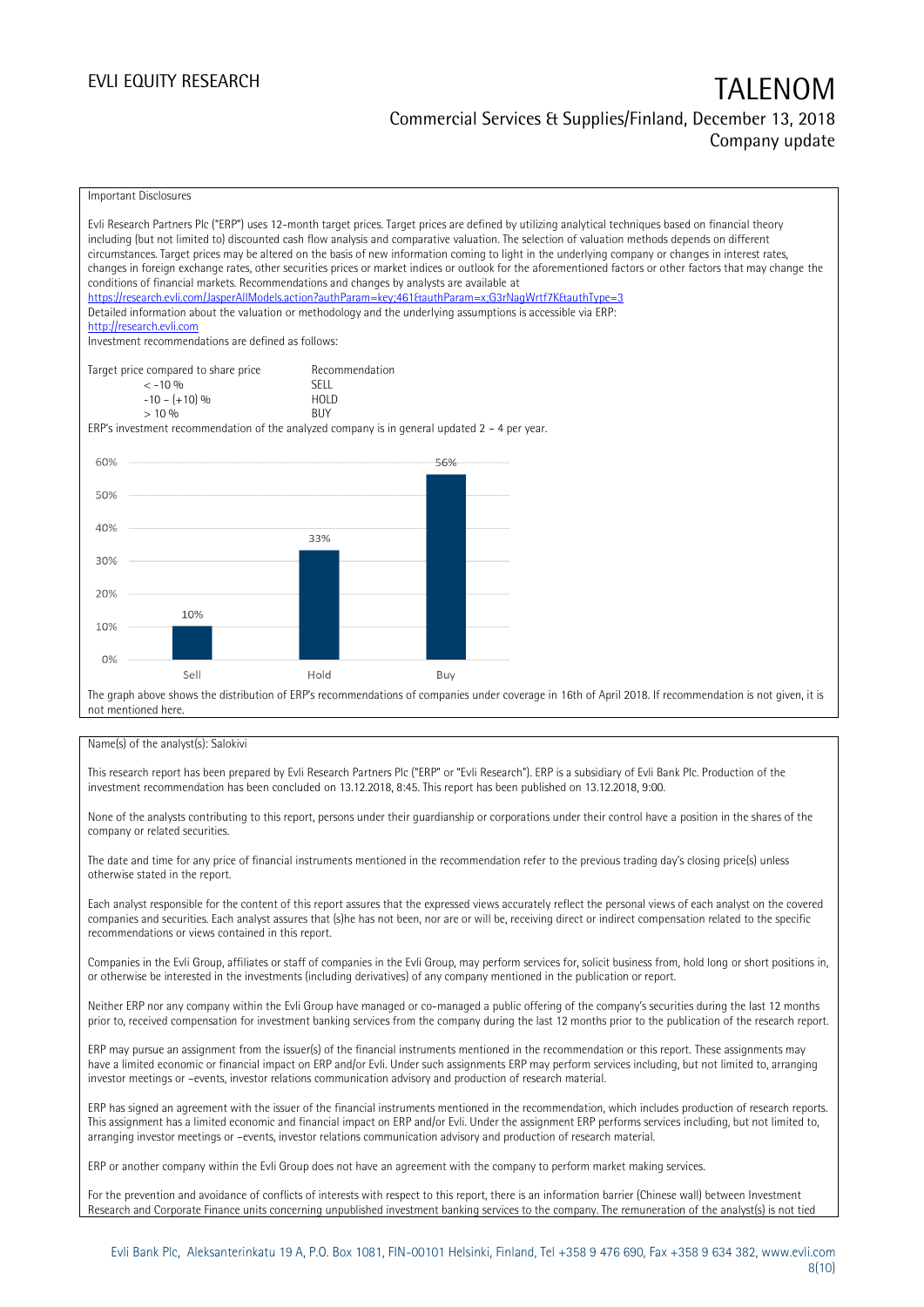## EVLI EQUITY RESEARCH TALENOM Commercial Services & Supplies/Finland, December 13, 2018 Company update

directly or indirectly to investment banking transactions performed by Evli Bank Plc or any company within Evli Group.

This report has not been disclosed to the company prior to its dissemination.

This report is provided and intended for informational purposes only and may not be used or considered under any circumstances as an offer to sell or buy any securities or as advice to trade any securities.

This report is based on sources ERP considers to be correct and reliable. The sources include information providers Reuters and Bloomberg, stock-exchange releases from the companies and other company news, Statistics Finland and articles in newspapers and magazines. However, ERP does not guarantee the materialization, correctness, accuracy or completeness of the information, opinions, estimates or forecasts expressed or implied in the report. In addition, circumstantial changes may have an influence on opinions and estimates presented in this report. The opinions and estimates presented are valid at the moment of their publication and they can be changed without a separate announcement. Neither ERP nor any company within the Evli Group are responsible for amending, correcting or updating any information, opinions or estimates contained in this report. Neither ERP nor any company within the Evli Group will compensate any direct or consequential loss caused by or derived from the use of the information represented in this publication.

All information published in this report is for the original recipient's private and internal use only. ERP reserves all rights to the report. No part of this publication may be reproduced or transmitted in any form or by any means, electronic, mechanical, photocopying, recording or otherwise, or stored in any retrieval system of any nature, without the written permission of ERP.

This report or its copy may not be published or distributed in Australia, Canada, Hong Kong, Japan, New Zealand, Singapore or South Africa. The publication or distribution of this report in certain other jurisdictions may also be restricted by law. Persons into whose possession this report comes are required to inform themselves about and to observe any such restrictions.

Evli Bank Plc is not registered as a broker-dealer with the U. S. Securities and Exchange Commission ("SEC"), and it and its analysts are not subject to SEC rules on securities analysts' certification as to the currency of their views reflected in the research report. Evli Bank is not a member of the Financial Industry Regulatory Authority ("FINRA"). It and its securities analysts are not subject to FINRA's rules on Communications with the Public and Research Analysts and Research Reports and the attendant requirements for fairness, balance and disclosure of potential conflicts of interest. This research report is only being offered in U.S. by Auerbach Grayson & Company, LLC (Auerbach Grayson) to Major U.S. Institutional Investors and is not available to, and should not be used by, any U.S. person or entity that is not a Major U.S. Institutional Investor. Auerbach Grayson is a broker-dealer registered with the U.S. Securities and Exchange Commission and is a member of the FINRA. U.S. entities seeking more information about any of the issuers or securities discussed in this report should contact Auerbach Grayson. The securities of non-U.S. issuers may not be registered with or subject to SEC reporting and other requirements.

ERP is not a supervised entity but its parent company Evli Bank Plc is supervised by the Finnish Financial Supervision Authority.